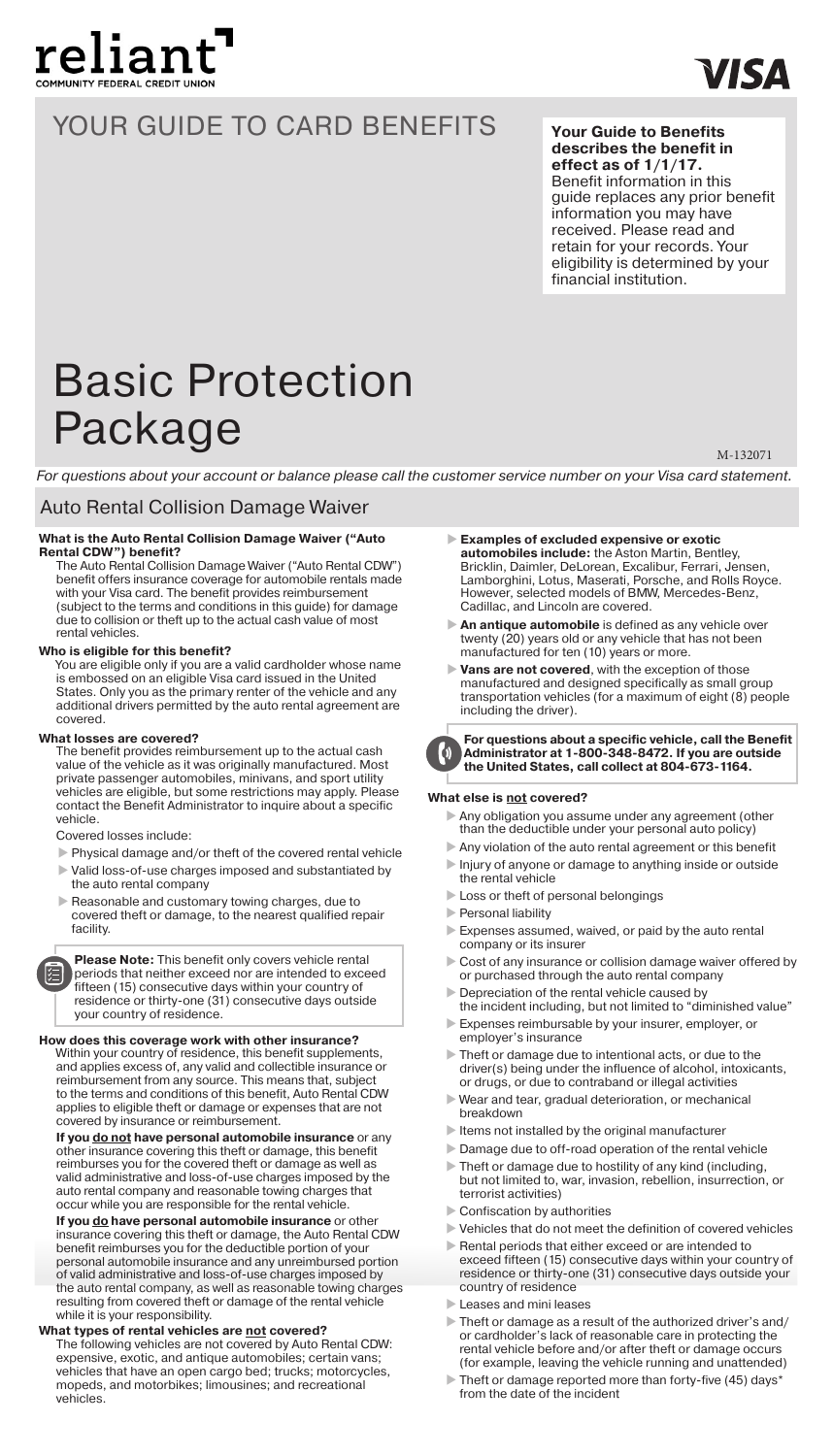#### *Auto Rental Collision Damage Waiver, continued*

- Theft or damage for which a claim form has not been received within ninety (90) days\* from the date of the incident
- Theft or damage for which all required documentation has not been received within three hundred and sixty-five (365) days from the date of the incident
- Theft or damage from rental transactions that originated in Israel, Jamaica, the Republic of Ireland, or Northern Ireland

#### **Where am I covered?**

This benefit is available in the United States and most foreign countries. **However, no benefit is provided for motor vehicles rented in Israel, Jamaica, the Republic of Ireland, or Northern Ireland.** Additionally, this benefit is not available where precluded by law or in violation of the territory terms of the auto rental agreement or prohibited by individual merchants. **Because regulations vary outside the United States, it is recommended you check with your auto rental company and the Benefit Administrator before you travel to make sure Auto Rental CDW will apply.**

This benefit is in effect while the rental vehicle remains in your control or in the control of an authorized driver permitted to operate the rental vehicle in accordance with the rental agreement between you and the auto rental company. This benefit terminates when the auto rental company re-assumes control of the rental vehicle.

#### **How do I make sure my Auto Rental CDW benefit is in effect?**

To be sure you are covered, take the following steps when you rent a vehicle:

- **1** Initiate and complete the entire rental transaction with your eligible Visa card.
- Decline the auto rental company's collision damage waiver **2** (CDW/LDW) option or similar provision.

### **Helpful tips:**

- Be sure to check the rental vehicle for prior damage before leaving the rental lot.
- Review the auto rental agreement carefully to make sure you are declining CDW/LDW and are familiar with the terms and conditions of the auto rental agreement.

#### **What if the auto rental company insists that I purchase the auto rental company's auto insurance or collision damage waiver?**

Call the Benefit Administrator for help at **1-800-348-**  $\boldsymbol{\mathfrak{b}}$ **8472**. **If you are outside the United States, call collect at 804-673-1164.** 

#### Filing an Auto Rental CDW Claim

#### **What do I do if I have an accident or the rental vehicle is stolen?**

Immediately call the Benefit Administrator at **1-800-348-8472** to report the theft or damage regardless of whether your liability has been established. **If you are outside the United States, call collect at 804-673-1164.** The Benefit Administrator will answer any questions you or the auto rental company may have and will send you a claim form.

#### **When should I report an incident?**

**You should report theft or damage as soon as possible, but no later than forty-five (45) days\* from the date of the incident.** The Benefit Administrator reserves the right to deny any claim that contains charges that would not have been included had the Benefit Administrator been notified before those expenses were incurred, so you are advised to notify the Benefit Administrator immediately after any incident.



**Please Note:** You must make every reasonable effort to protect the rental vehicle from theft or damage. As the cardholder you are responsible for reporting your claim to the Benefit Administrator immediately. Reporting an incident to someone other than the Benefit Administrator will not fulfill this obligation.

#### **What do I need from the auto rental company in order to file a claim?**

At the time of the theft or damage, or when you return the rental vehicle, immediately ask the auto rental company for:

- A copy of the accident report form and claim document, which should indicate the costs you are responsible for and any amounts that have been paid toward the claim
- $\blacktriangleright$  A copy of the initial and final auto rental agreement(s)
- A copy of the repair estimate and itemized repair bill
- Two (2) photographs of the damaged vehicle, if available
- A police report, if obtainable

#### **How do I file a claim?**

Submit the documents gathered from the auto rental company (listed above) along with the following additional documents to the Benefit Administrator:

 The completed and signed Auto Rental CDW claim form. *Please Note: Your completed claim form must be*  postmarked within ninety (90) days<sup>\*</sup> of the date of the theft *or damage, even if all other required documentation is not yet available, or your claim may be denied* 

- A copy of your receipt or monthly billing statement as proof that the entire vehicle rental was charged and paid for with your eligible Visa card
- A statement from your insurance carrier (and/or your employer or employer's insurance carrier, if applicable) or other reimbursement showing the costs for which you are responsible and any amounts that have been paid toward the claim. Or, if you have no applicable insurance or reimbursement, a notarized statement of no insurance or reimbursement is required
- A copy of your primary insurance policy's Declarations Page to confirm your deductible. "Declarations Page" means the document(s) in your insurance policy that lists names, coverages, limits, effective dates and deductibles.
- Any other documentation deemed necessary by the efit Administrator to substantiate the cla

**Please Note:** All remaining documents must be postmarked within three hundred and sixty-five (365) days of the date of theft or damage. If you have difficulty obtaining the required documents within ninety (90) days\* of the date of theft or damage, submit the claim form with available documentation.



For faster filing, or to learn more about Auto Rental CDW, visit **www.eclaimsline.com.**

#### **Do I have to do anything else?**

Usually there is nothing else you need to do. Typically, claims will be finalized within fifteen (15) days after the Auto Rental CDW Benefit Administrator has received all documentation necessary to fully substantiate your claim.

After the Benefit Administrator has paid your claim, all your rights and remedies against any party in respect of this theft or damage will be transferred to the Benefit Administrator to the extent of the cost of payment made to you. You must give the Benefit Administrator all assistance as may reasonably be required to secure all rights and remedies.

\* Not applicable to residents of certain states.

#### **ADDITIONAL PROVISIONS FOR AUTO RENTAL CDW**

You must make every effort that would be made by a reasonable and prudent person to protect the rental vehicle from theft or damage. This provision will not be unreasonably applied to avoid claims.

If you make any claim knowing it to be false or fraudulent in any respect including, but not limited to, the cost of repair services, no coverage shall exist for such claim and your benefits may be canceled. Each cardholder agrees that representations regarding claims will be accurate and complete. Any and all relevant provisions shall be void in any case of fraud, intentional concealment, or misrepresentation of material fact.

Once you report an occurrence, a claim file will be opened and shall remain open for six (6) months from the date of the incident/occurrence. No payment will be made on a claim that is not completely substantiated in the manner required by the Benefit Administrator within twelve (12) months of the date of the incident/occurrence.

No legal action for a claim may be brought against the Provider until sixty (60) days after the Provider receives Proof of Loss. After the expiration of three (3) years from the time written Proof of Loss was to be provided, no action shall be brought to recover on this benefit. Further, no legal action may be brought against the Provider unless all the terms of this Guide to Benefit have been complied with fully.

This benefit is provided to eligible Visa cardholders at no additional cost. The terms and conditions contained in this Guide to Benefit may be modified by subsequent endorsements. Modifications to the terms and conditions may be provided via additional Guide to Benefit mailings, statement inserts, or statement messages. The benefit described in this Guide to Benefit will not apply to Visa cardholders whose accounts have been suspended or canceled.

Termination dates may vary by financial institution. Your financial institution can cancel or non-renew the benefit, and if they do, they will notify you at least thirty (30) days in advance. This information is a description of the benefit provided to you as a Visa cardholder. Indemnity Insurance Company of North America ("Provider") is the underwriter of this benefit and is solely responsible for its administration and claims. The Benefit Administrator provides services on behalf of the Provider. FORM #VARCDW - 2013 (Stand 04/14) ARCDW-O

## Warranty Manager Service

#### **What is this benefit?**

Warranty Manager Service provides you with valuable features to help manage, use and even extend the warranties of eligible items purchased with your Visa card. You can access these features with a simple toll-free call. Services include **Warranty Registration** and **Extended Warranty Protection**.

#### **Who is eligible for this benefit?**

You are eligible if you are a valid cardholder of an eligible Visa card issued in the United States.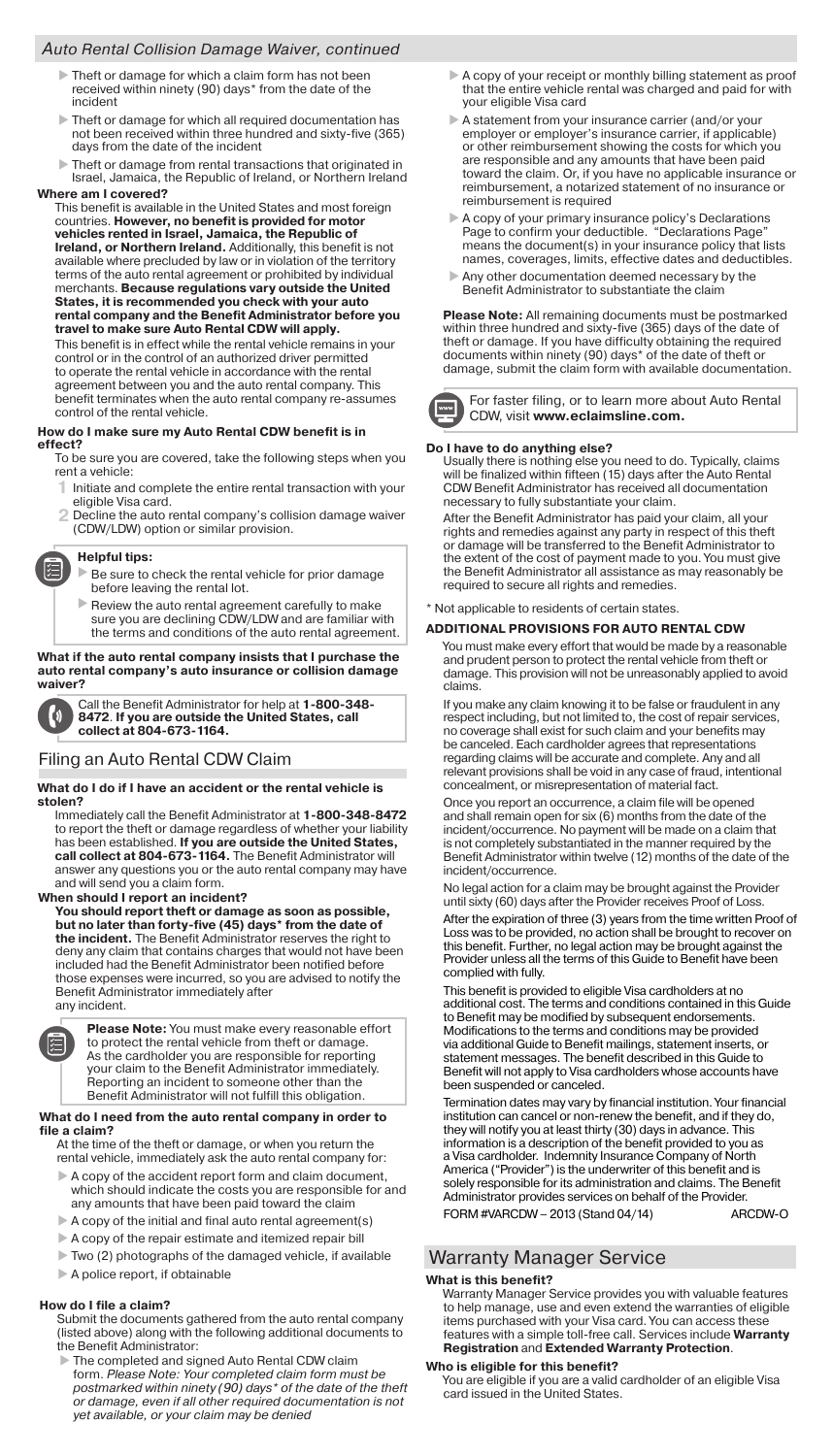#### **Why should I use Warranty Registration to register my purchases?**

You'll have peace of mind knowing that your purchases

warranty information is registered and on file. Although Warranty Registration is not required for Extended Warranty Protection benefits, you are encouraged to take advantage of this valuable service. When arranging for a repair or replacement, instead of searching for critical documents, you can just pick up the phone and call the Benefit Administrator.

#### **How do I register my purchases?**

To register an eligible purchase call **1-800-551-8472, or call collect outside the U.S. at 303-967-1096**. The Benefit Administrator will provide the address to which you can send in the item's sales receipt and warranty information so this key information can be kept on file for you.

#### **How does Extended Warranty Protection work?**

Extended Warranty Protection doubles the time period of the original manufacturer's written U.S. repair warranty up to one (1) additional year on eligible warranties of three (3) years or less for items purchased entirely with your eligible Visa card. This benefit is limited to no more than the original price of the purchased item (as shown on your Visa card receipt), less shipping and handling fees, up to a maximum of ten thousand dollars (\$10,000.00) per claim and fifty thousand dollars (\$50,000.00) per cardholder.

#### **What about purchases made outside of the U.S.?**

Purchases made outside of the U.S. are covered as long as you purchased the item entirely with your eligible Visa card and the eligible item has a valid original manufacturer's written U.S. repair warranty of three (3) years or less, store-purchased dealer warranty, or assembler warranty.

#### **What types of purchases are not covered?**

- Boats, automobiles, aircraft, and any other motorized vehicles and their motors, equipment, or accessories, including trailers and other items that can be towed by or attached to any motorized vehicle
- Any costs other than those specifically covered under the terms of the original manufacturer's written U.S. repair warranty, as supplied by the original manufacturer, or other eligible warranty
- $\blacktriangleright$  Items purchased for resale, professional, or commercial use
- $\blacktriangleright$  Real estate and items which are intended to become part of real estate including, but not limited to, items that are hard-wired or hard-plumbed, garage doors, garage door openers, and ceiling fans
- Rented or leased items or items purchased on an installment plan and for which the entire purchase price was not paid in full at the time of the occurrence
- Computer software
- Medical equipment
- Used or pre-owned items

**Should I keep copies of receipts or any other records?**  Not if you've already registered your purchase. If you have not registered your purchase, however, you should keep copies of your Visa card receipt, your store receipt, the original manufacturer's written U.S. warranty, and any other applicable warranty in the event that you need to file a claim, as these documents will be required to verify your claim.

#### Filing an Extended Warranty Protection Claim

#### **How do I file a claim?**

Call the Benefit Administrator at **1-800-551-8472, or call collect outside the U.S. at 303-967-1096** immediately after the failure of a covered item.



**Please Note:** If you do not notify the Benefit Administrator within sixty (60) days after the product failure, your claim may be denied.

The Benefit Administrator will ask you for some preliminary claim information, direct you to the appropriate repair facility, and send you the appropriate claim form. Gift recipients of eligible items are also covered by the

claim process. However, a gift recipient must provide all the documents necessary to fully substantiate the claim.

For faster filing, or to learn more about the Warranty Manager Service benefit, visit **www.cardbenefitservices.com.**

**What documents do I need to submit with my claim?** Complete and sign the claim form sent to you by the Benefit Administrator and submit it **within ninety (90) days of the product failure** along with the following documents:

Your Visa card receipt

- $\blacktriangleright$  The itemized store receipt
- A copy of the original manufacturer's written U.S. warranty and any other applicable warranty
- A description and serial number of the item, and any other documentation deemed necessary to substantiate your claim (this includes bills and, if necessary, a copy of the maintenance record and receipts)
- ▶ The original repair order



**Please Note:** All claims must be fully substantiated.

#### **How will I be reimbursed?**

If you have substantiated your claim and met the terms and conditions of the benefit, the item will be replaced or repaired **at the Benefit Administrator's discretion**, but for no more than the original purchase price of the covered item as recorded on your Visa card receipt, less shipping and handling fees, up to a maximum of ten thousand dollars (\$10,000.00) per claim, and a maximum of fifty thousand dollars (\$50,000.00) per cardholder.

Under normal circumstances, reimbursement will take place within five (5) business days of receipt and approval of all required documents.

#### **What about repairs?**

Extended Warranty Protection will pay the repair facility directly, or you may go to an authorized repair facility and file a claim for reimbursement. **Only valid and reasonable repairs made at the manufacturer's authorized repair facility are covered.** In either case, the Benefit Administrator's payment, replacement, or repair made in good faith will fulfill the obligation under the benefit.

**Do I have to file with my insurance company?**<br>No. However, if you have purchased or received a service contract or Extended Warranty, Extended Warranty Protection is supplemental to, and excess of, that coverage.

#### **ADDITIONAL PROVISIONS FOR WARRANTY MANAGER SERVICE**

This benefit applies only to you, the eligible Visa cardholder, and to whomever receives the eligible gifts you purchase entirely with your eligible Visa card.

You shall use due diligence and do all things reasonable to avoid or diminish any loss or damage to property protected by this benefit. This provision will not be unreasonably applied to avoid claims.

If you make any claim knowing it to be false or fraudulent in any respect including, but not limited to, the cost of repair services, no benefit shall exist for such claim and your benefits may be canceled. Each claimant agrees that representations regarding claims will be accurate and complete. Any and all relevant provisions shall be void in any case of fraud, intentional concealment, or misrepresentation of material fact.

Once you report an occurrence, a claim file will be opened and shall remain open for six (6) months from the date of the damage or theft. No payment will be made on a claim that is not completely substantiated in the manner required by the Benefit Administrator within six (6) months of the date of product failure.

After the Benefit Administrator has paid your claim, all your rights and remedies against any party in respect of this claim will be transferred to the Benefit Administrator to the extent of payment made to you. You must give the Benefit Administrator all assistance as may reasonably be required to secure all rights and remedies.

No legal action for a claim may be brought against the Provider until sixty (60) days after the Provider receives Proof of Loss. No legal action against the Provider may be brought more than two (2) years after the time for giving Proof of Loss. Further, no legal on may be brought against the Provider unless all the terms of this Guide to Benefit have been complied with fully.

The benefit is provided to eligible Visa cardholders at no additional cost. The terms and conditions contained in this Guide to Benefit may be modified by subsequent endorsements. Modifications to the terms and conditions may be provided via additional Guide to Benefit mailings, statement inserts, or statement messages. The benefit described in this Guide to Benefit will not apply to Visa cardholders whose accounts have been suspended or canceled.

Termination dates may vary by financial institutions. Your financial institution can cancel or non-renew the benefit, and if they do, they will notify you at least thirty (30) days in advance. This information is a description of the benefit provided to you as a Visa cardholder. Indemnity Insurance Company of North America ("Provider") is the underwriter of this benefit and is solely responsible for its administration and claims. The Benefit Administrator provides services on behalf of the Provider. FORM #VWMGR 10K-50K-3YR – 2013 (04/14) WM-O

#### Travel and Emergency Assistance Services

#### **What is this benefit?**

This benefit offers services designed to help you in case of an emergency while traveling. The Benefit Administrator can connect you with the appropriate local emergency and assistance resources available when you are away from home, 24 hours a day, 365 days a year. (Please keep in mind that, due to occasional issues such as distance, location, or time, neither the Benefit Administrator nor its service providers can be responsible for the availability, use, cost, or results of any medical, legal, transportation, or other services.)

#### **Who is eligible for this benefit?**

You are eligible if you are a valid cardholder of an eligible Visa card issued in the United States. Your spouse and children [provided children are dependents under twenty-two (22) years old] may all benefit from these special services.